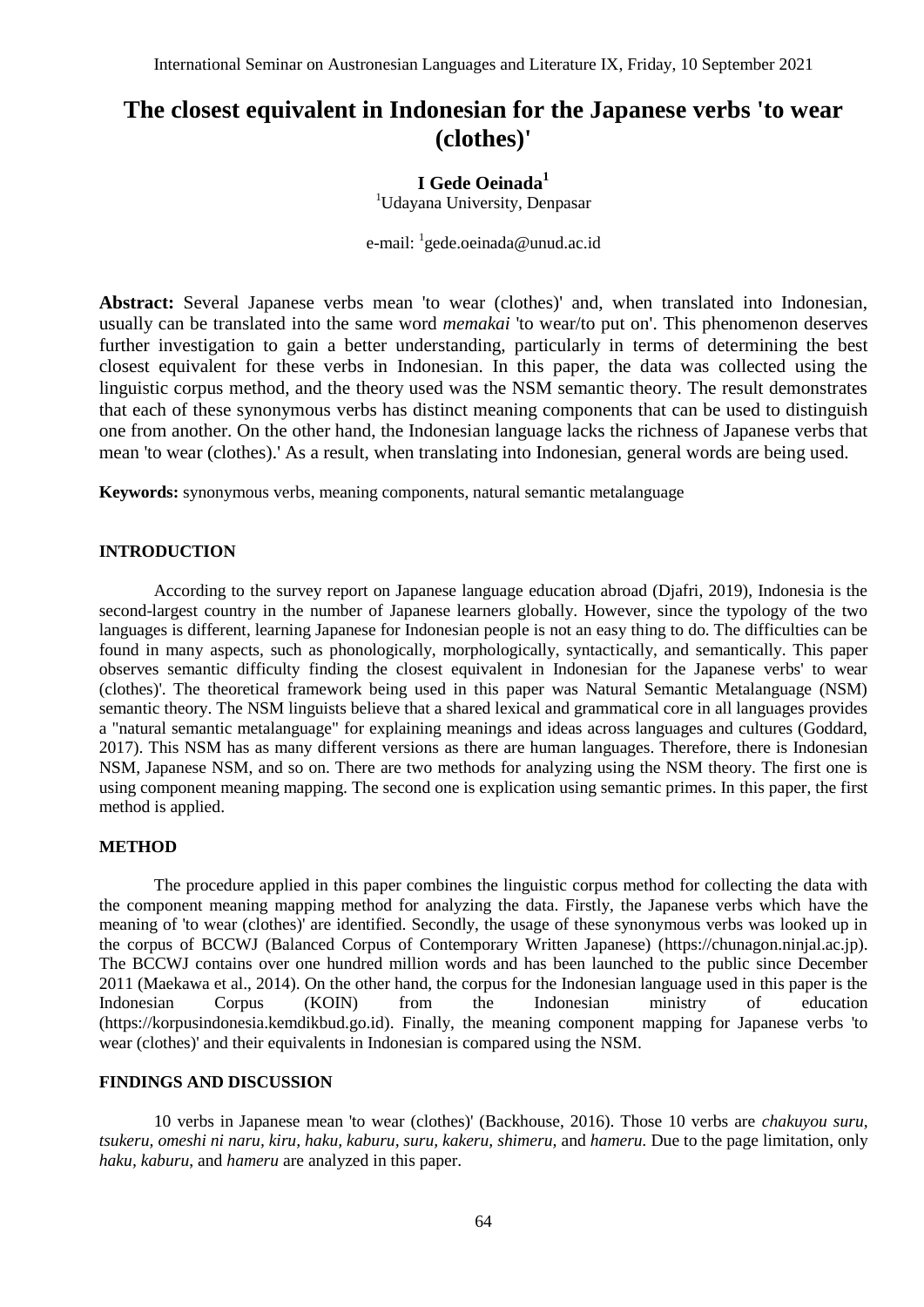## **The Japanese verbs 'to wear (clothes)'**

#### 1. *Haku*

The verb *haku* is used especially when wearing clothes on lower body or footwear. The usage examples of this *haku* verb are with five top examples of direct objects: *nagagutsu* 'boots', *sukaato* 'skirt', *kutsu* 'shoes', *taitsu* 'tights', and *waraji'* straw shoes'. Figure 1 below shows the concordance of verb *haku* 'to wear (clothes)' found in the corpus data BCCWJ.

| 現代日本語書き言葉均衡コーパス BCCWJ<br>  ◆コーバス選択画面 │ Bログア |                                                                               |    |    |                                                                                                                        |         |                                          |      |
|---------------------------------------------|-------------------------------------------------------------------------------|----|----|------------------------------------------------------------------------------------------------------------------------|---------|------------------------------------------|------|
| 検索対象語数: 124,100,964                         | 3.121 件の検索結果が見つかりました。そのうち 500 件を表示しています。<br>記号・補助記号・空白を除いた検索対象語数: 104,911,460 | た。 |    | 表示している(新) NDCの出典:国立国会図書館書誌データ(https://iss.ndl.go.jp/information/api/ 2019年4月に取得)に基づき、『現代日本語書き言葉均衡コーパス』書籍サンブルの NDCを再確認し |         |                                          |      |
| サンブル ID ≑ 前文脈                               |                                                                               |    |    | <b>◆ キー ◆ 後文脈</b>                                                                                                      | ◆ 出版年 ▼ |                                          |      |
| OY15 18864                                  | カンガルーハットに「柴のポシェットを」下げた「美しいけトミちゃんが「案内して」くれる。。#長靴を                              |    | 限: | 「ていたが」何故かお洒落な彼女の後について」入場する。#誰でや                                                                                        | 2008    |                                          |      |
| OY05 07131                                  | を自分で 着よう と する が、  ブラウス の ボタン がらまく 止め られない 。#スカート も ちゃんと                       |    | 履け | ないにとも。#☆ 規則正しい 生活  こ!!?                                                                                                | 2008    |                                          |      |
| OY05 02274                                  | くさいのですが! とっても大切。#  靴は  足)の 甲 ではールドはる 感覚 で                                     |    | 履く | といいそうですは!。!: アァッションはりも機能で過びたいですね!。#靴通びは                                                                                | 2008    |                                          |      |
| OY15 17721                                  | 着にたゆには寒いって!!!!!!!!! #ちなみに!下は!分厚い!タイツ!2!枚                                      |    | 履き | 。#カイロ  まやちろん 、お腹  と 背中  こペッタリと 。#( ← 超絶 寒 がり) #朝 玄関                                                                    | 2008    |                                          |      |
| OY15 23940                                  | たものです。#フィルムには四百八十九系印白山川五百八十三系印                                                |    |    |                                                                                                                        | lt<     | つる  、 百 八十 九 系「あさま」」、 百 八十 五 系「あかぎ  「 草津 | 2008 |
| OY05 05842                                  | 靴下[1]  ((ブーツは)風)の)通さない マリンヴーツ) #       好婦 時代  こ                               |    | 图: | にいた  股引& ジーンズ# #     プラ + 半そで 肌着 + タートルネック プラウス + 厚手                                                                   | 2008    |                                          |      |
| OY14 45636                                  | に似ている!キャラクターだった!。#選手!活動と!仕事(の)両立!。#二足(の)わらじを!                                 |    | 履く | にとゆ 難しさ。#私も学校と仕事をかけもちしていた。#でも、                                                                                         | 2008    |                                          |      |

Figure 1: The concordance of verb *haku* 'to wear (clothes)'

#### 2. *Kaburu*

The verb *kaburu* is used especially when wearing clothes on the head or covering one's face. The usage examples of this *kaburu* verb are with five top examples of direct objects: *masuku'* mask', *hakata niwaka no men'* hakata niwaka mask', *herumetto* 'helmet', *kamen* 'mask', and *boushi'* hat'. Figure 2 below shows the concordance of the verb *kaburu* 'to wear (clothes)' found in the corpus data BCCWJ.

| 現代日本語書き言葉均衡コーパス BCCWJ |                                                                 |     |                                                                                                 |         |  |  |
|-----------------------|-----------------------------------------------------------------|-----|-------------------------------------------------------------------------------------------------|---------|--|--|
| 検索対象語数: 124,100,964   | 111 件の検索結果が見つかりました。<br>た。<br>記号・補助記号・空白を除いた検索対象語数: 104,911,460  |     | 表示している(新)NDCの出典:国立国会図書館書誌データ(https://iss.ndl.go.jp/information/api/ 2019年4月に取得)に基づき、『現代日本語書き言葉均 |         |  |  |
| サンブル ID ≑ 前文脈         |                                                                 |     | ♦ キー ♦ 後文脈                                                                                      | ♦ 出版年 ▼ |  |  |
| OY15 22691            | 光る 「ライナービジョン   !#こちら も 美しい !#阪神 の 先発 は 久保 投手 、 そして マスク (を)  かぶる |     | の は   プロ初以タメン の 岡崎 捕手 !#松下 電器 時代  に コンビを 組んだ 二人                                                 | 2008    |  |  |
| OP92 00003            | 」は、 博多  こ伝わる 話芸 で 伝統 芸能 。#〈 特徴》 ・ 博多  こわか の 面 (を)               |     | かぶる #・ 博多 弁 でしゃべる #・ オチ は 原則 とし で 同音 異義語 で 落とすにと#● その                                           | 2008    |  |  |
| OY11 09739            | あいはした」((笑) #それゆらはやう大変!! #何度も関めら 水 (を)                           |     | かぶる  し 。#全身ばぶ濡れ 状態 です 。#そして 白い 塗り物( 正式 名 葉な んだろう ?) で                                           | 2008    |  |  |
| OY10 00015            | べろっ  と  食べる 。#そして 、はくしゃべっ  て ・ ・  #よく 笑う ・ ・  #ネコ (を)           |     | かぶる  の  こも 限界 があります ね 。#オ ホ ホホ   - #メグ が 母親  こ 宛て                                               | 2008    |  |  |
| OY14 50828            | わかんないけど回那っちは怖い思いさせて教える(のは)…」とかトルメット(を))                         | かぶる | 俺を嫌いになったらどうする!」とか」心配は色々あるはうですがにれた                                                               | 2008    |  |  |
| OY14 31208            | 本来  目立たないはう  こし でいる もの の    その  裏返し と も いえる   仮面 (を)            |     | かぶる  事 で スーパーマン  に なっ  て しまう  場合 もある 。#  #         世話  係                                        | 2008    |  |  |
| OY14 11129            | !#なん とも 楽しい ザワザワ が 流れ て ました !    #あ ・  お 帽子 (を)                 |     | かぶる   と ・  ちょっと  緊張 レ で  き た  ?  (  笑) # 待っ で いる  聞  다.                                         | 2008    |  |  |

Figure 2: The concordance of verb *kaburu* 'to wear (clothes)'

## 3. *Hameru*

The verb *hameru* is used especially when wearing clothes that have the characteristics of close-fitting accessories. The usage examples of this *hameru* verb are with five top examples of direct objects: (*fuku no*) *botan* '(clothes) button', *ginba* 'silver teeth', *gunte* '(working) gloves', *yubiwa'* ring', and *ireba'* dentures'. Figure 3 below shows the concordance of the verb *kaburu* 'to wear (clothes)' found in the corpus data BCCWJ.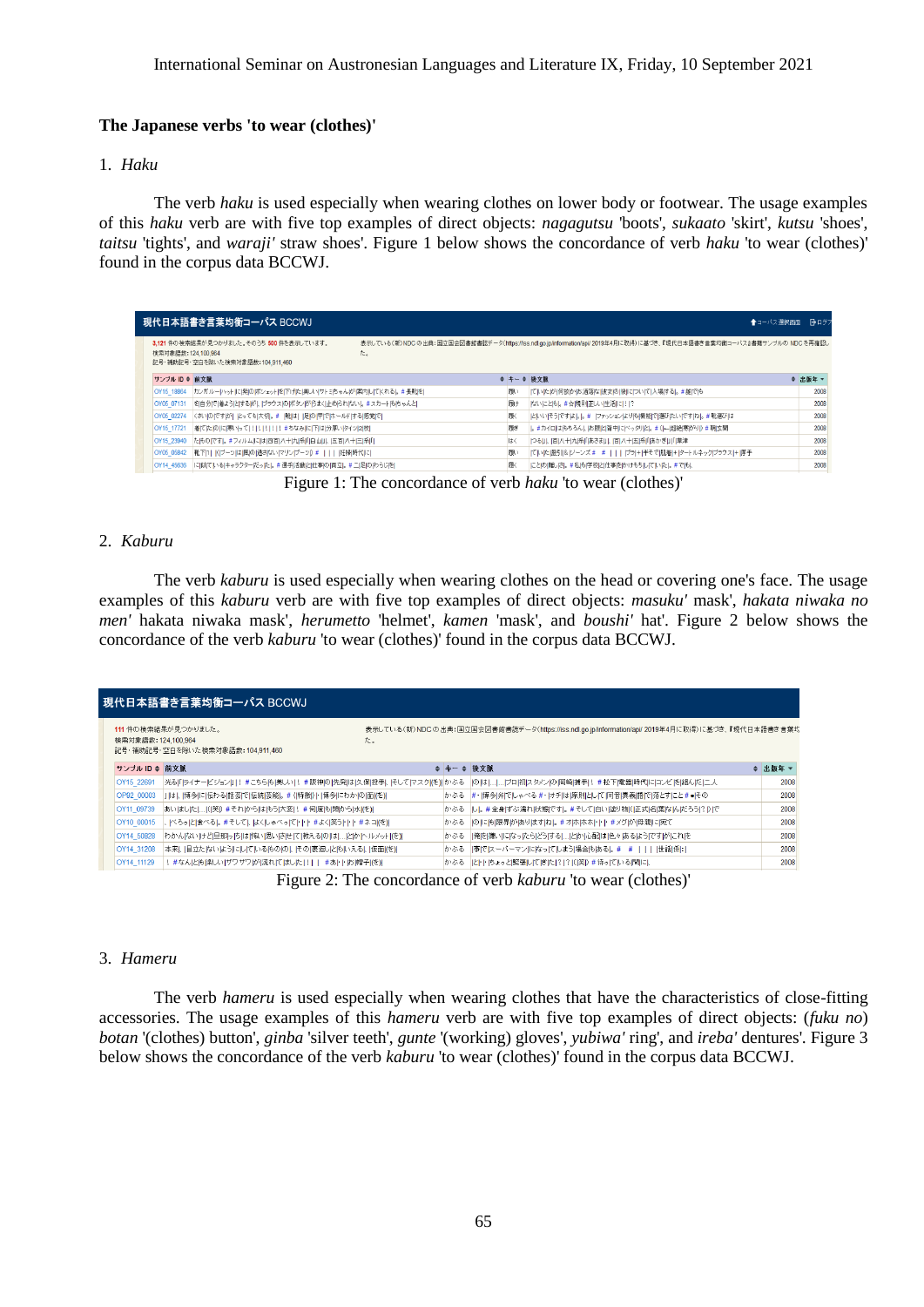| 検索対象語数: 124.100.964 | 41 件の検索結果が見つかりました。<br>た。                                             |     | 表示している(新)NDC の出典:国立国会図書館書誌データ(https://iss.ndl.go.jp/information/api/ 2019年4月に取得)に基づき、『現代日本語書き言葉』 |         |
|---------------------|----------------------------------------------------------------------|-----|--------------------------------------------------------------------------------------------------|---------|
|                     | 記号・補助記号・空白を除いた検索対象語数: 104,911,460                                    |     |                                                                                                  |         |
| サンブル ID ≑ 前文脈       |                                                                      |     | ◆ キー ◆ 後文脈                                                                                       | ◆ 出版年 ▼ |
| OT21 00008          | モーター(の)じく(の)回る 向き #タイヤ(の)回る 向き #自動 車(の)進む 方向 #進む 方向 #ゴム 管 (を)  はめる   |     | 。#モーター の 下 の 面 に 。 マジック テーブ を はる 。#じく  に はめ た ゴム 管 が                                             | 2006    |
| OT53 00010          | 歯みがき  ができる # = 顔 を 洗う # = うがい をはる # = 鼻 を かむ # = 服 の ポタン (を)         | はめる | #●あまり 泣か なく なる #●あまり かんしゃく を 起こさ なく なる #● 友達 へ の 思い やり や 共感 が                                    | 2006    |
| OC09 08486          | いますが、 デニム を はい て)ボタン を 閉める 際はく 折って しまい ます 。 #ボタン (を)                 | はめる | 専用 の 道具 がある の です が、」どこ で 購入 でき ます か ? #本日 ソニブラ  こ 行き                                             | 2005    |
| PN5e 00002          | 国家が 国民を 統制する 方向 で の 改憲  は、 公 権力  こ 一定 の 枠 (を)                        | はめる | の が  憲法 という 近代 の 立憲 主義 の 考え 方 に 逆行 する もの だ 。#  自民                                                | 2005    |
| OC06 00414          | の)とがった」丈夫なは目や、日ドライバーなどでにじり取ります。#ほんで、「新品」(を)                          | はめる | 時  に ノウハウ が ありはす ,  シフト シャフト は 先 が 三角 歯 セレーション と いっ  て 三角 の                                      | 2005    |
| OC10 02400          | 昨日、 足(の)薬指を 脱臼してしまい、 今日 局所 麻酔をして 関節 (を)                              | はめる | こと  こなる  かもしれません」。#「  かもしれない  」という の は、                                                          | 2005    |
| PB53 00581          | されるはうになっています。#そこで、授権 株式 数に 一定 の 枠 (を)                                | はめる | にとはでは」必要がないと「考えたもの」です。。#株式 譲渡 制限 会社 においては                                                        | 2005    |
| OC09 11518          | たつもりでも、「磨けていないと思うの」ですが十十例えば、「銀歯」を)                                   | はめる | 時に、 治療した 穴  こ 虫歯 菌 が 残っ で でい で、 ゆちに                                                              | 2005    |
| PB54 00207          | 6 や △ の 刻印 がある の で 注意 します 。#いちばん はじめ  口座付き ナット (を)                   | はめる | よう  こなっ  ていますが、にの ナット  ま  十分  固く  押し込ん  で おか ない と、  組み立て                                         | 2005    |
| OC14 09201          | 「お」茶を」入れる山事を「「お」茶」(を)                                                | はめる | 日と信う  人がいて、  聞いた  時 笑いました。#普通  こにのはうな                                                            | 2005    |
| PB55 00203          | 車体Dに  乗員  15 名#当初に バンター の 転輪  の リム ( 転輪  外周  の ゴム  (を)               | はめる | 部分) を 止めるボルト は 十 六 本 だった が 、 破損 事故 が 多発 し た ため                                                   | 2005    |
| PB49 00531          | 箭 ( 矢 )  こ 雉 、 鷹 、 山鳥 など の 羽 を つける の も 、 鏃 (を)                       | はめる | の1も1彼女たち1の1仕事だった1。#  篠峰1の1箭には1鉄鏃に「蘆峰」                                                            | 2004    |
| PB35 00057          | よってほれぞれをは合してトンネルが1完成する((近年はスナップのはうな1突起)(を)                           | はめる | NIMIセグメント や「『ほぞ』」をはめ込むほぞ 付 セグメントなども 用いられている() 。                                                  | 2003    |
| PB37 00073          | 神を 片 肌脱ぎ として 左腹 前 に 畳ん で 帯 に 挟み込みに 左 の 籠手 (を)                        | はめる | 。#手甲 は 親指 と 中指 の 綰 を はめ 、 肩先 の 家地 を1引上げて 前後 の 二                                                  | 2003    |
| PB35 00057          | 用いられ、  A  セグメント  を  基本 と し、  要石  こ  相当  する  K  セグメント   K  セグメント  (を) | はめる | ため  こその  両側  こ用いる  B セグメント で 構成は れる 。#セグメント の 分割  数 は、 一般                                        | 2003    |
| LBr9 00089          | が 陽 が 落ちる と、 急 に 冷え込む 。#コート の 下  に スカーフ を 巻き付け、 軍手 (を)               | はめる | 1。# 散歩ゆ]とぎにはいつも「飛び付いてきて」はしゃぐばボは、「何かを                                                             | 2003    |
| PB29 00211          | 行ったためと説明しようとしていた!。#フロドが!風見が!丘に!指輪(を)!                                | はめる | と、 指輪 の 幽鬼 や、 冥王  こ はゆえって フロドの 姿 が はっきり 見え てKる 場面                                                | 2002    |
| PB24 00149          | には大切な1もの)か!身を1もっ」で「知っ」で」おられる」と「思いはす」。 #しかし「入れ歯」(を)                   | はめる | 前 は、  どうだった でしょう か 。 #「 入れ歯 なんて  噛めれ  まいい   口入れ歯 はしょせん                                           | 2002    |

Figure 3: The concordance of verb *hameru* 'to wear (clothes)'

#### **The closest Indonesian equivalent for the Japanese verbs 'to wear (clothes)'**

1. The equivalent for *haku*

Based on the KWIC (Key Word in Context) analysis in the Indonesian Corpus (KOIN) on five top examples of direct objects of the verb *haku*, the closest Indonesian equivalent is the verb *memakai* (*pakai*), as can be observed in the examples below.

(1) … rata-rata memakai sepatu boots hak tinggi, rok supermini, tank top, …. '… usually wears boots, supermini skirts, tank tops, ….'

(KOIN, Sastra\_B20SR015.txt)

- (2) … kebiasaan memakai pakaian berlapis-lapis, yakni celana dalam, celana pendek, celana panjang dan sarung.
	- '… the habit of wearing clothes in layers, namely panties, shorts, trousers and sarongs.'

(KOIN, Kesehatan\_B20IV090.txt)

2. The equivalent for *kaburu*

Based on the KWIC (Key Word in Context) analysis in the Indonesian Corpus (KOIN) on five top examples of direct objects of the verb *kaburu*, the closest Indonesian equivalents are the verb *menggunakan*  (*guna*), *memasang* (*pasang*), and *mengenakan* (*kena*) as can be observed in the examples below.

- (3) … dedaunan di sekujur tubuh muka mereka menggunakan topeng menakutkan.
	- '… the leaves all over their faces wear scary masks.'

(KOIN, Sastra\_B20SR119.txt)

(4) Dengan takzim kupasang topeng di wajahku. 'With reverence, I put a mask on my face.'

(KOIN, Sastra\_B20SR098.txt)

(5) Pengemudinya adalah pria muda yang mengenakan helm butut, tampangnya sederhana, dengan kumis tebal dan.....

'The driver is a young man wearing a shabby helmet, simple in appearance, with a thick moustache and....'

(KOIN, Sastra\_B20SR015.txt)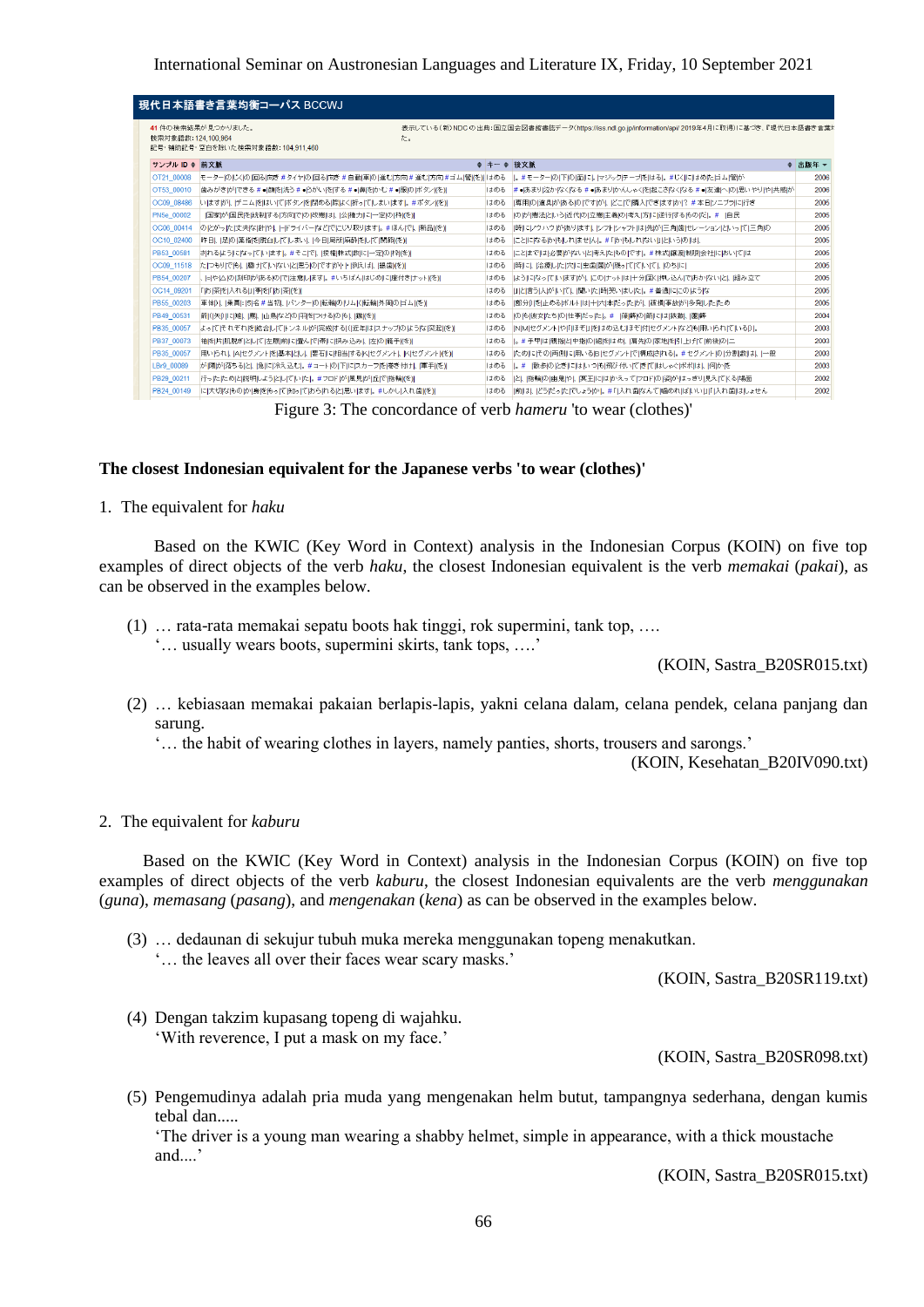International Seminar on Austronesian Languages and Literature IX, Friday, 10 September 2021

(6) Bintang mengambil helm yang disodorkan Noval dan memakainya. 'Bintang took the helmet that Noval had proffered and put it on.'

(KOIN, Sastra\_B20SR112.txt)

(7) … karena bentuknya seperti topi yang biasa dikenakan orang Meksiko. '…because it looks like a hat that Mexicans usually wear.'

(KOIN, Fisika\_B20DE173.txt)

(8) … seorang lelaki berbaju aneh, berpola kotak-kotak, memakai topi yang lucu. '… a man in a strange dress, plaid pattern, wearing a funny hat.'

(KOIN, Sastra\_B20SR122.txt)

(9) … langsung melalui benda-benda seperti sisir, bantal dan topi yang digunakan besama-sama. … directly through objects such as combs, pillows and shared hats.'

(KOIN, Kesehatan\_B20IV075.txt)

#### 3. The equivalent for *hameru*

Based on the KWIC (Key Word in Context) analysis in the Indonesian Corpus (KOIN) on five top examples of direct objects of the verb *hameru*, the closest Indonesian equivalent is the verb *menggunakan*  (guna) and *memasang* (*pasang*) as can be observed in the examples below.

(10) Penanganan udem dapat menggunakan sarung tangan khusus, pakaian berlengan khusus dan pemijatan ….

'Handling edema can use special gloves, special sleeves and massage….'

(KOIN, Kesehatan\_B20IV215.txt)

(11) … dan tanpa menyadari tahu-tahu telah terpasang sebentuk cincin pada jari manis gadis pantai dan sepasang ….

'… and without realizing it had attached a ring on the ring finger of a beach girl and a pair of ….'

(KOIN, Sastra\_B20SR008.txt)

## **Relation between the Japanese verbs 'to wear (clothes)' and their equivalent in Indonesian**

Based on the investigation in the corpus data, the relation between the Japanese verbs 'to wear (clothes)' and their closest Indonesian equivalent can be seen in Figure 4 below.



Figure 4: The relation between the Japanese verbs 'to wear (clothes)' and their equivalent in Indonesian